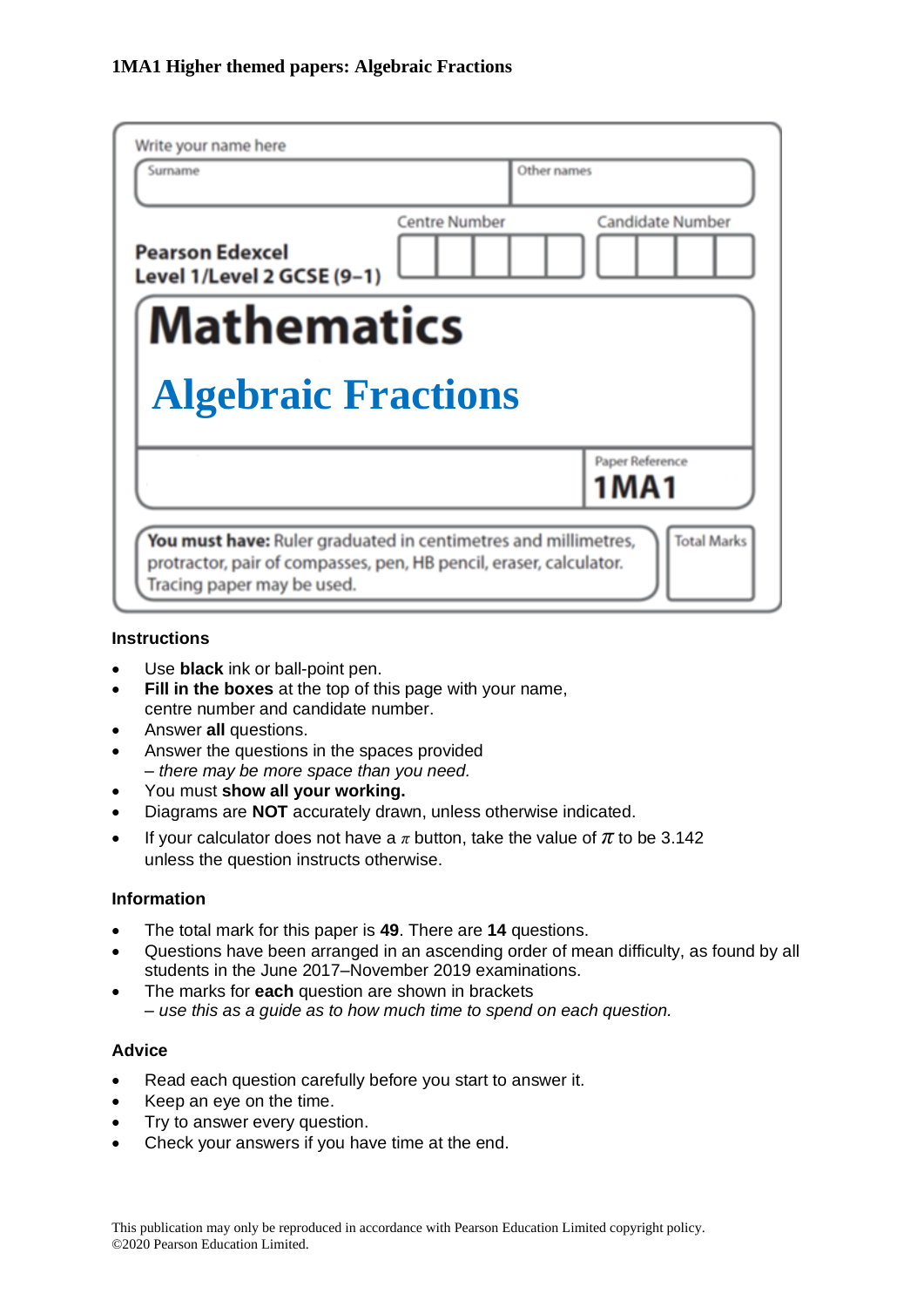#### **1** Simplify  $x^2 - 16$  $2x^2 - 5x - 12$

....................................................... **(3) (Total for Question 1 is 6 marks)**

**2** Simplify fully 2 2  $3x^2 - 8x - 3$  $2x^2 - 6$ *x x*  $x^-$  – 0 $x$  $-\alpha x$  – −

.......................................................

(**Total for Question 2 is 3 marks**)

**\_\_\_\_\_\_\_\_\_\_\_\_\_\_\_\_\_\_\_\_\_\_\_\_\_\_\_\_\_\_\_\_\_\_\_\_\_\_\_\_\_\_\_\_\_\_\_\_\_\_\_\_\_\_\_\_\_\_\_\_\_\_\_\_\_\_\_\_\_\_\_\_\_\_\_**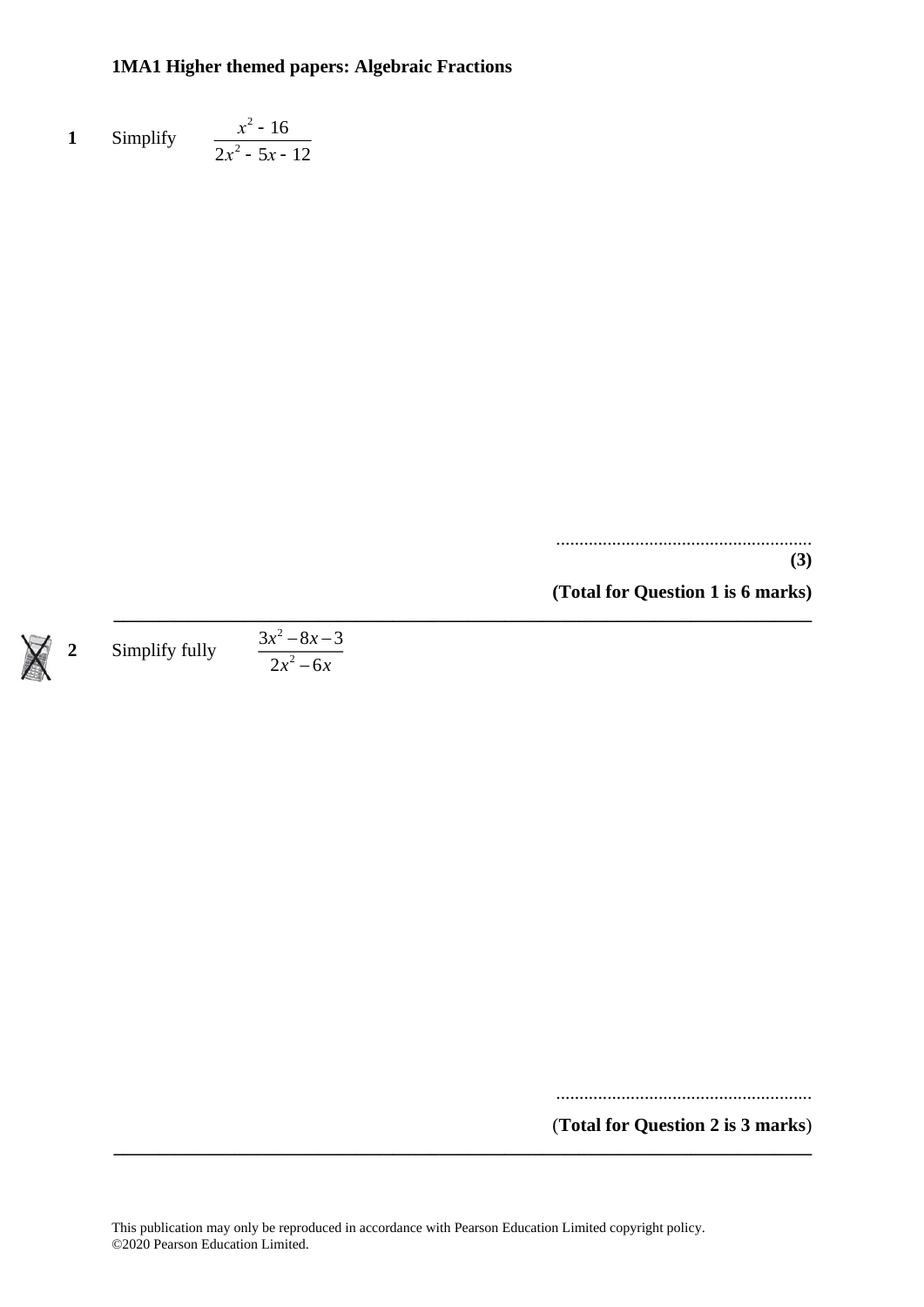**3** Simplify fully  $3 - 4x - 4x^2$  $2x^2 - 7x + 3$ 

.................................................................................. **(3)**

**(Total for Question 3 is 3 marks)**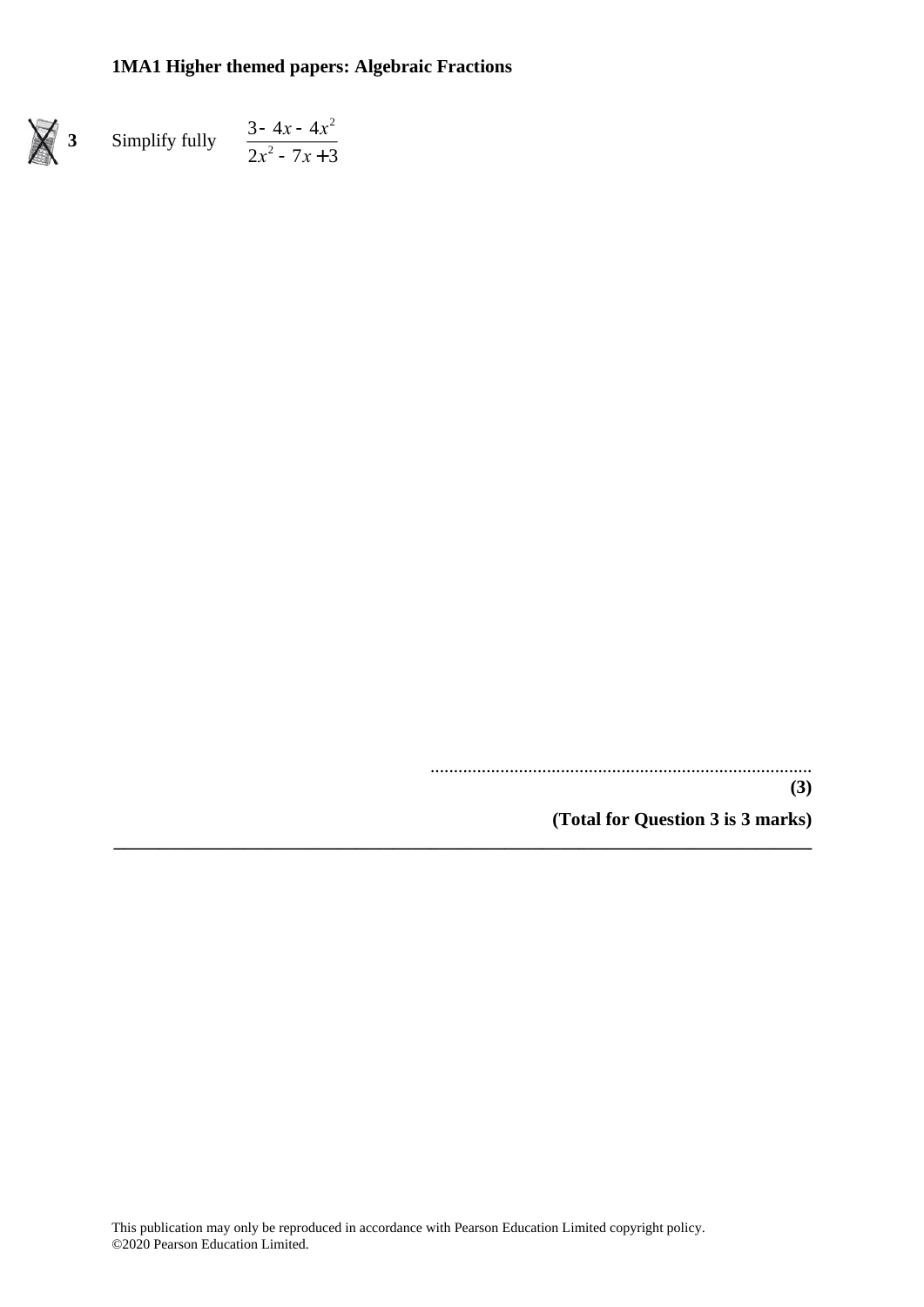



**\_\_\_\_\_\_\_\_\_\_\_\_\_\_\_\_\_\_\_\_\_\_\_\_\_\_\_\_\_\_\_\_\_\_\_\_\_\_\_\_\_\_\_\_\_\_\_\_\_\_\_\_\_\_\_\_\_\_\_\_\_\_\_\_\_\_\_\_\_\_\_\_\_\_\_**

**(Total for Question 15 is 3 marks)**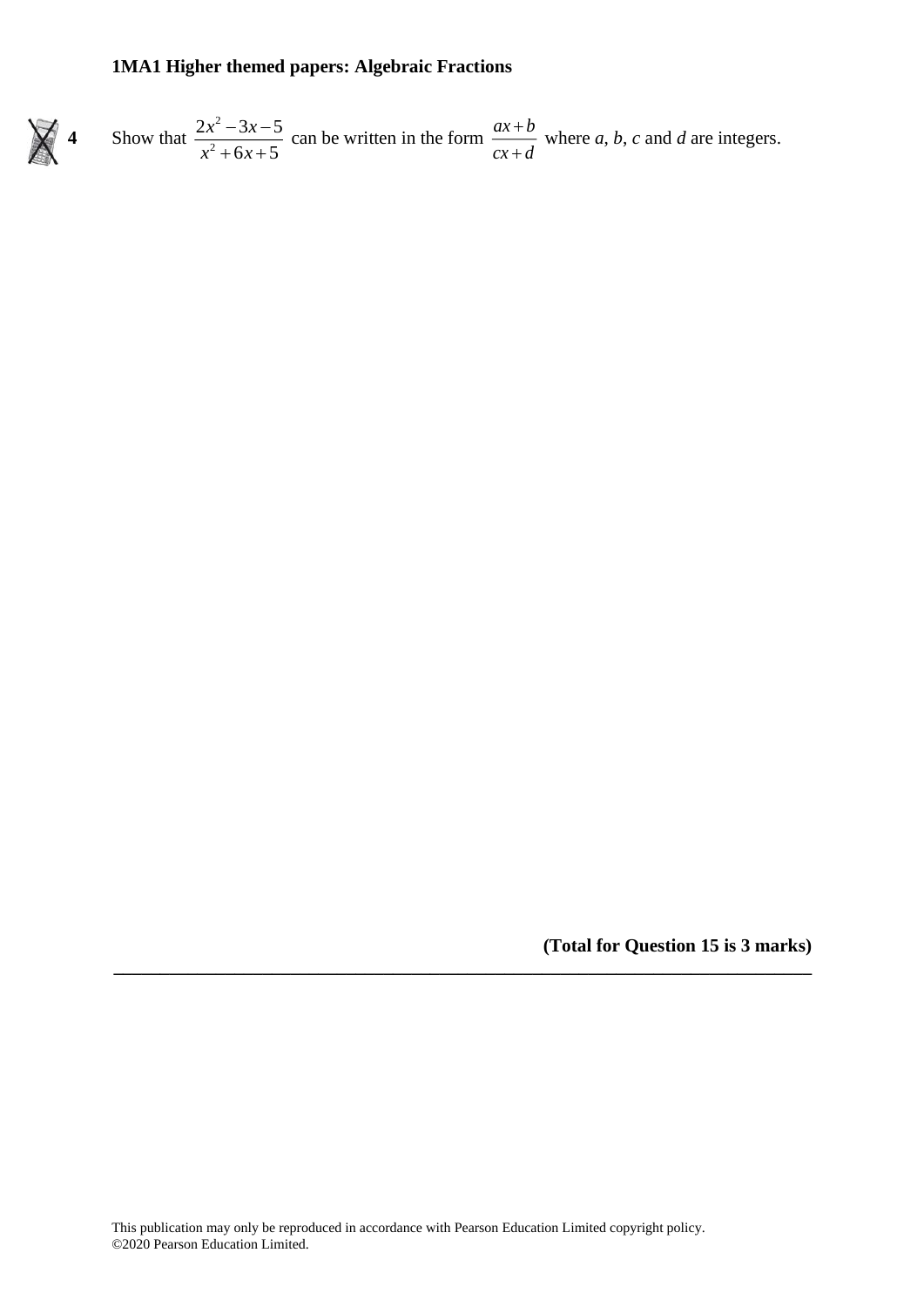5 Solve 
$$
\frac{3x-2}{4} - \frac{2x+5}{3} = \frac{1-x}{6}
$$

*x* = ......................................................

**(Total for Question 5 is 4 marks)**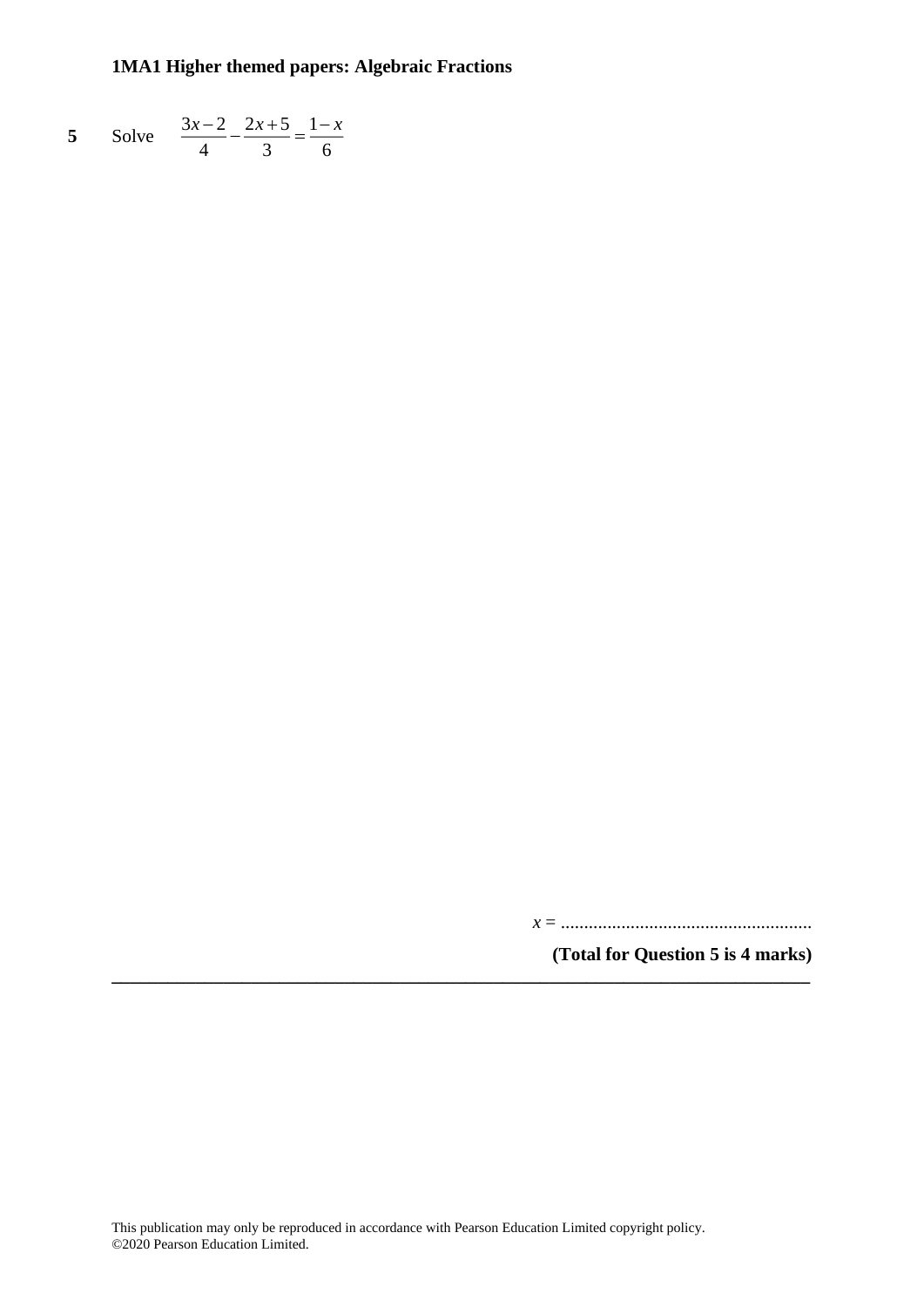6 Show that 
$$
6 + \left[ (x+5) \div \frac{x^2 + 3x - 10}{x-1} \right]
$$
 simplifies to  $\frac{ax - b}{cx - d}$  where a, b, c and d are integers.

**(Total for Question 6 is 4 marks)**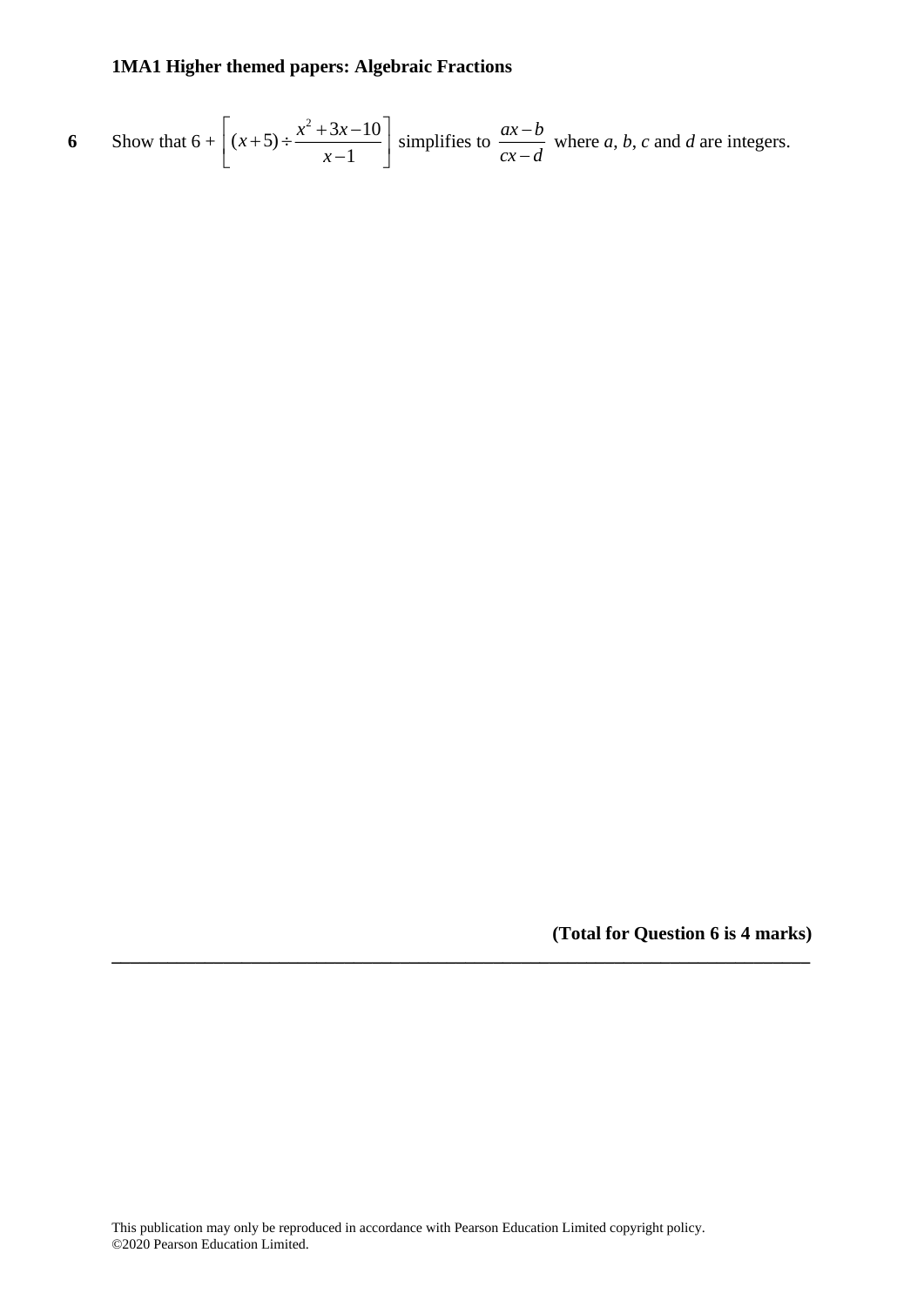**7** Write  $\frac{5}{5}$  $\frac{1}{x+1}$ 2  $\frac{2}{3x}$  as a single fraction in its simplest form.

..............................................................................................................

**(Total for Question 7 is 2 marks) \_\_\_\_\_\_\_\_\_\_\_\_\_\_\_\_\_\_\_\_\_\_\_\_\_\_\_\_\_\_\_\_\_\_\_\_\_\_\_\_\_\_\_\_\_\_\_\_\_\_\_\_\_\_\_\_\_\_\_\_\_\_\_\_\_\_\_\_\_\_\_\_\_\_\_**

**(2)**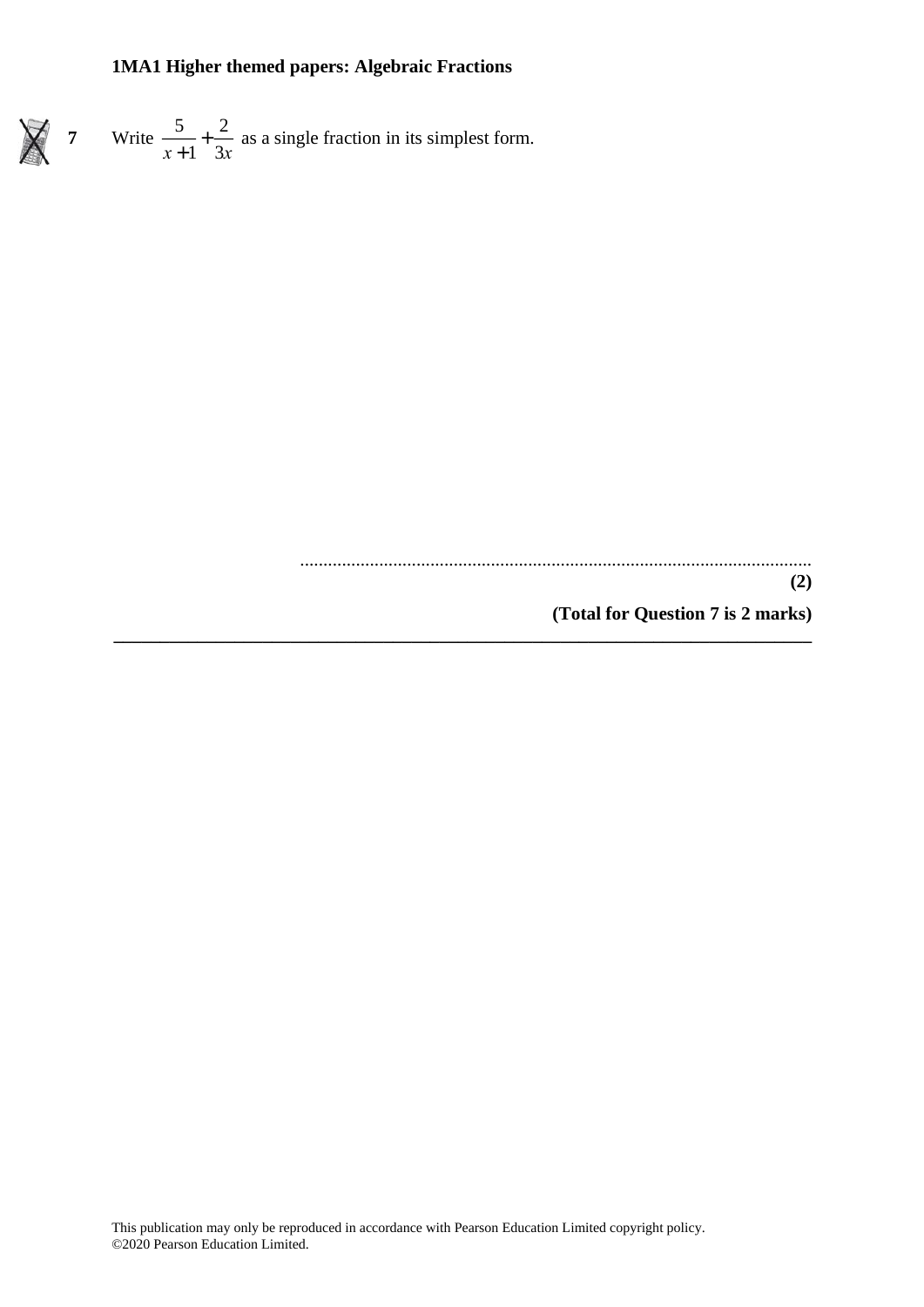**8**  $2 - \frac{x+2}{x+2}$  $\overline{x-3}$ *<sup>x</sup>* - 6  $\frac{x-6}{x+3}$  can be written as a single fraction in the form  $\frac{ax+b}{x^2-9}$  $x^2 - 9$ where *a* and *b* are integers.

Work out the value of *a* and the value of *b.*

*a =* ......................................................

*b =* ......................................................

**(Total for Question 8 is 4 marks)**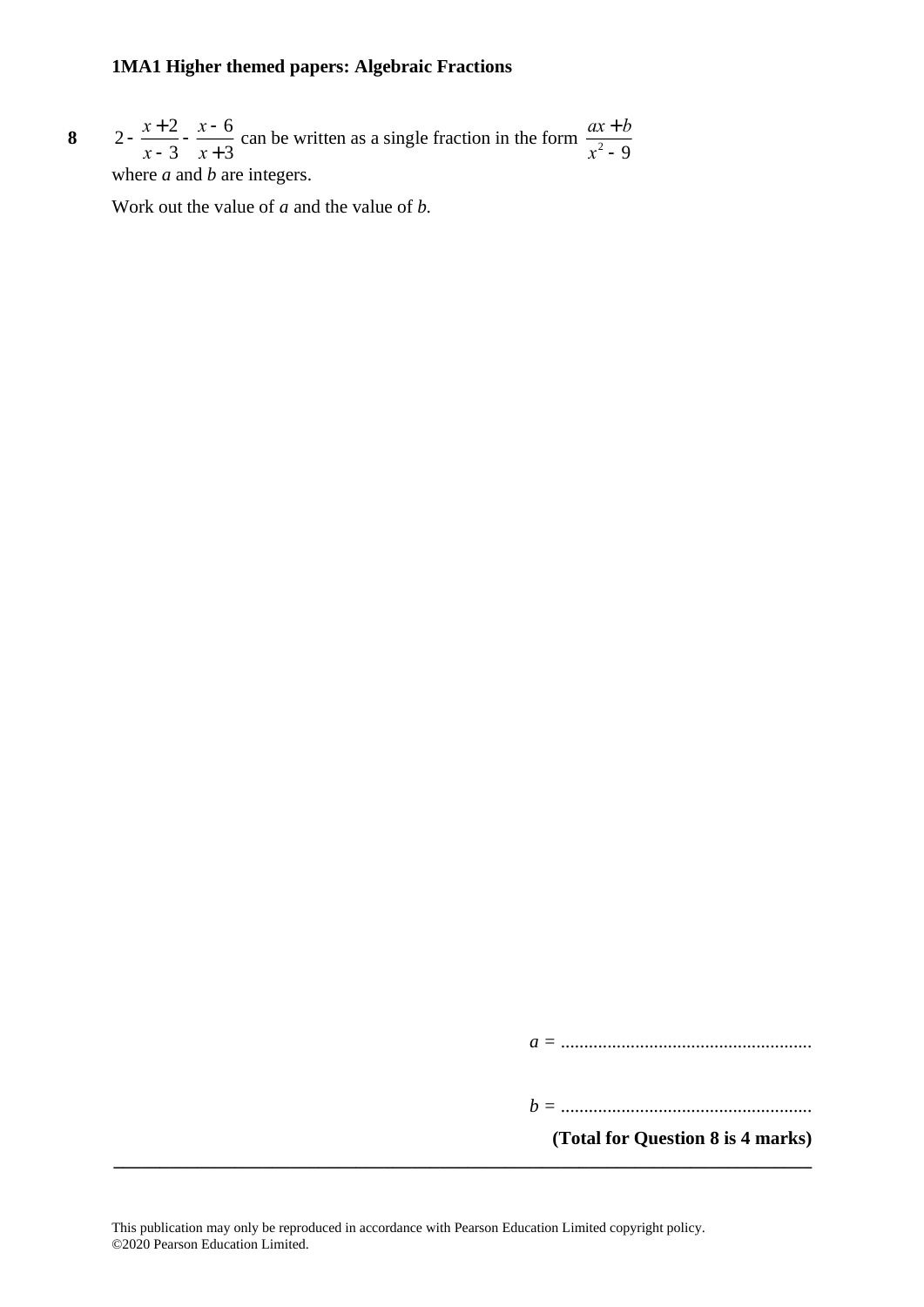9 Write 
$$
\frac{3(x-1)}{x^2-4x-5} - \frac{2}{x-5}
$$
 as a single fraction in its simplest form.

.......................................................

**(Total for Question 9 is 4 marks)**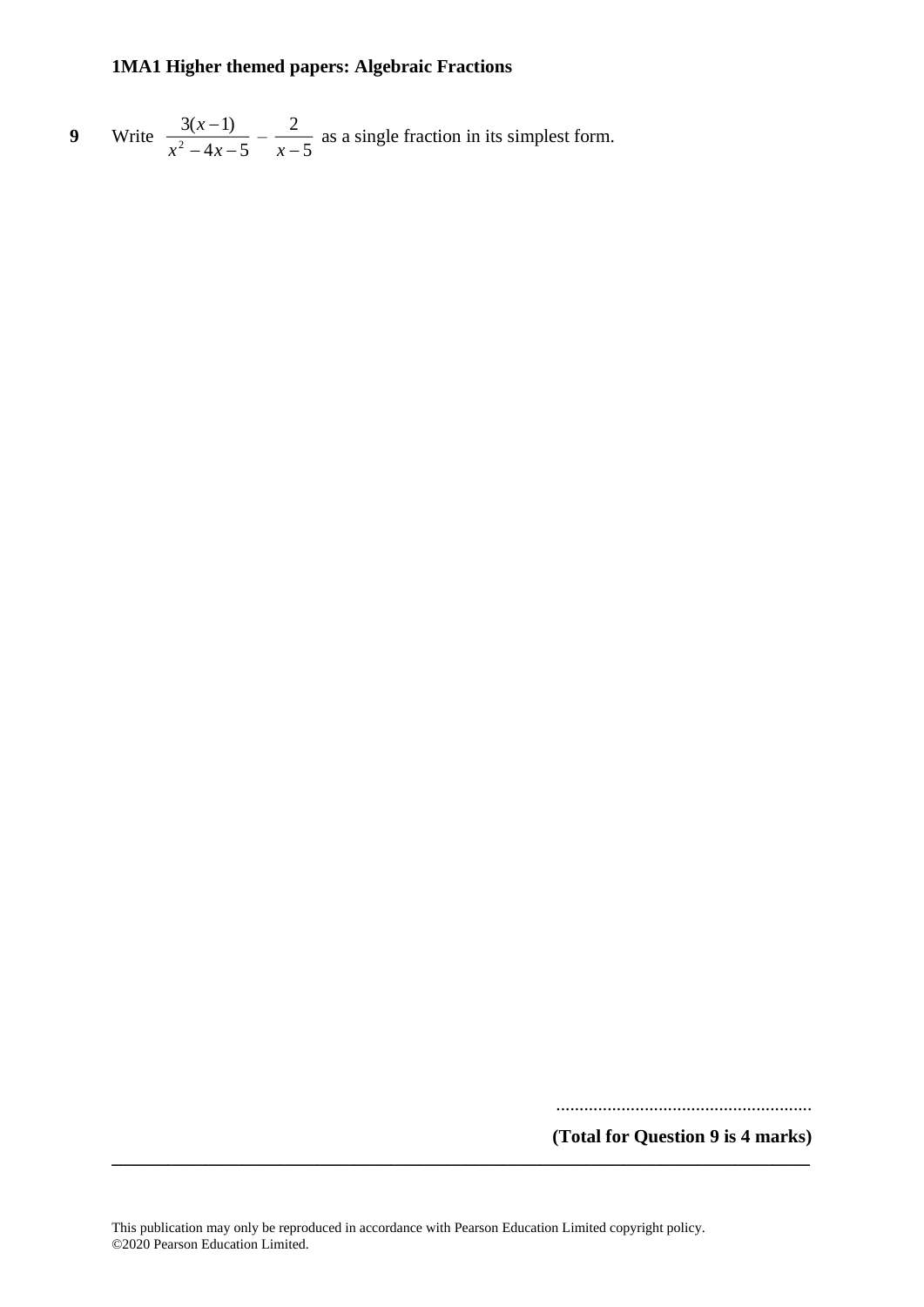10 (a) Write 
$$
\frac{4x^2-9}{6x+9} \times \frac{2x}{x^2-3x}
$$
 in the form  $\frac{ax+b}{cx+d}$  where a, b, c and d are integers.

..............................................................

**(3)**

|  | $(b)$ Express | $x+1$ $x-2$ $x$ |  |  | as a single fraction in its simplest form. |
|--|---------------|-----------------|--|--|--------------------------------------------|
|--|---------------|-----------------|--|--|--------------------------------------------|

.............................................................. **(3)**

**(Total for Question 10 is 6 marks)**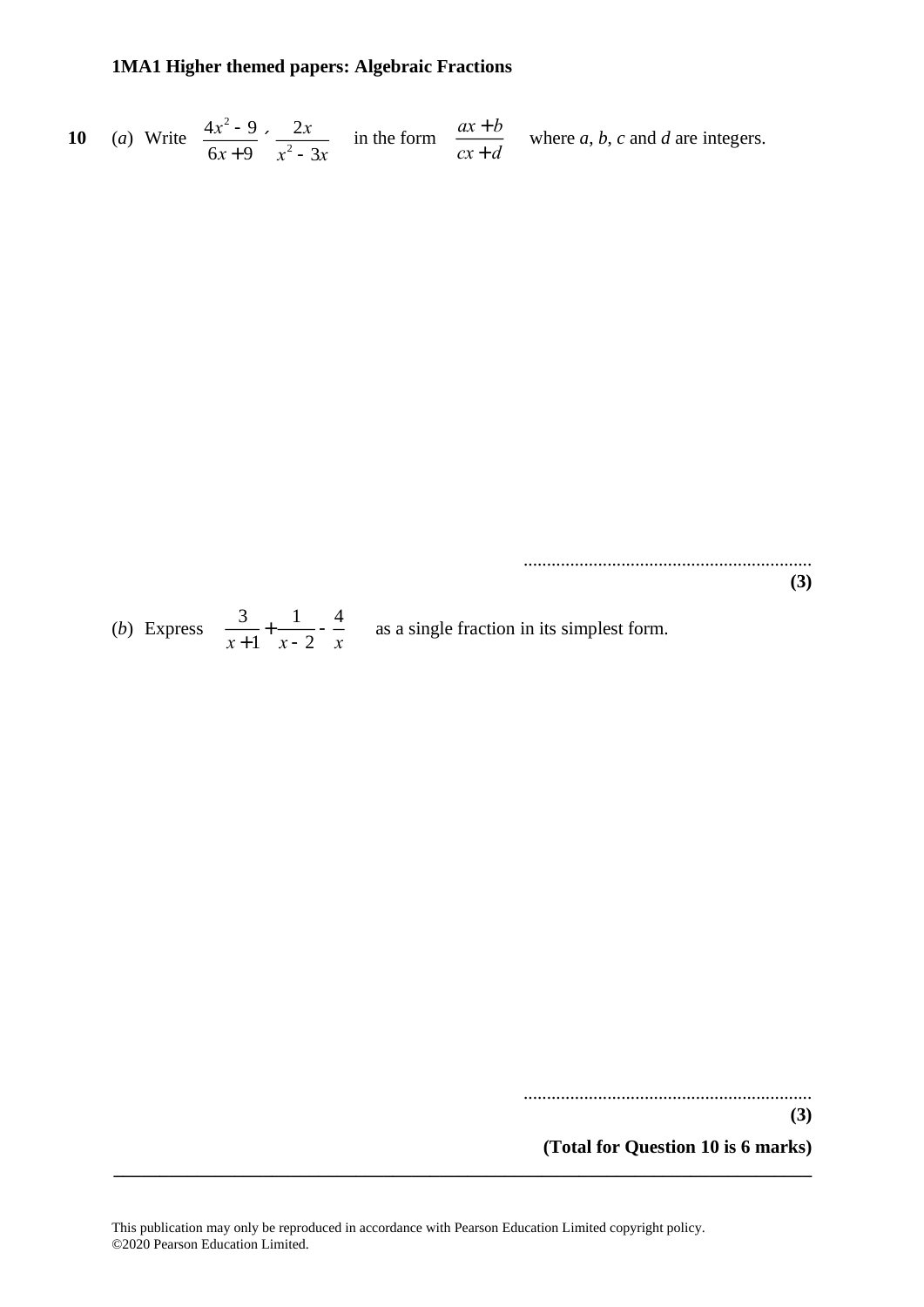

11 Show that 
$$
\frac{1}{2x^2 + x - 15} \div \frac{1}{3x^2 + 9x}
$$
 simplifies to  $\frac{ax}{bx + c}$  where a, b and c are integers.

**(3) (Total for Question 11 is 5 marks)**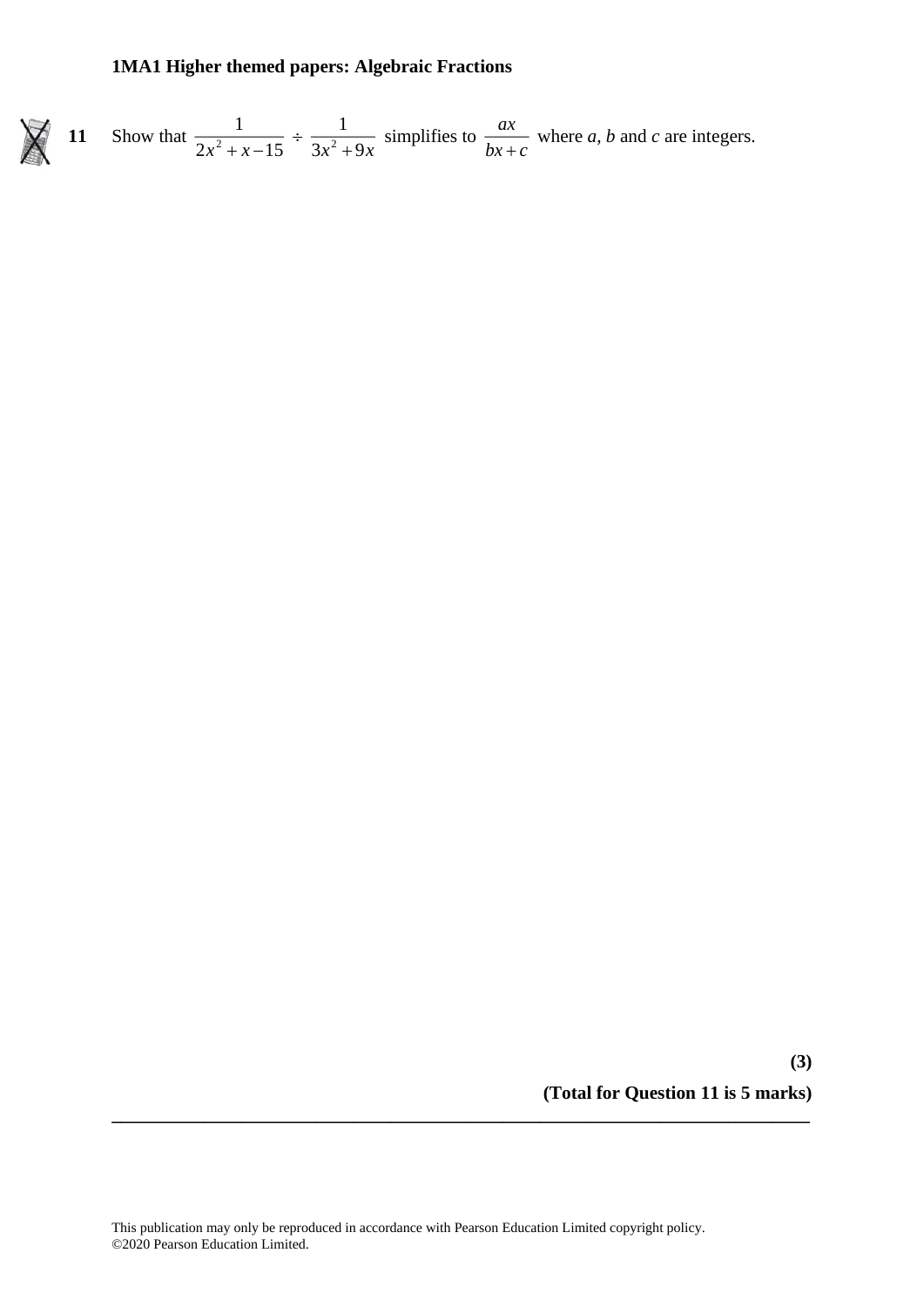

**12** Show that  $\frac{5x+6}{x^2-2} \div \frac{3}{x^3}$  $3x+6$   $x+5$  $3x-10$   $x^3-25$  $x + 6$   $x$ *x* -  $3x - 10$  *x* -  $25x$  $\frac{3x+6}{-3x-10} \div \frac{x+5}{x^3-25x}$  simplifies to ax where a is an integer.

**(Total for Question 12 is 4 marks)**

**13** Show that  $\frac{a}{b+1} - \frac{a}{(b+1)^2}$ *a a*  $\frac{a}{b+1} - \frac{a}{(b+1)^2}$  can be written as  $\frac{ab}{(b+1)^2}$ *ab b* +

### **(Total for Question 13 is 2 marks)**

**\_\_\_\_\_\_\_\_\_\_\_\_\_\_\_\_\_\_\_\_\_\_\_\_\_\_\_\_\_\_\_\_\_\_\_\_\_\_\_\_\_\_\_\_\_\_\_\_\_\_\_\_\_\_\_\_\_\_\_\_\_\_\_\_\_\_\_\_\_\_\_\_\_\_\_**